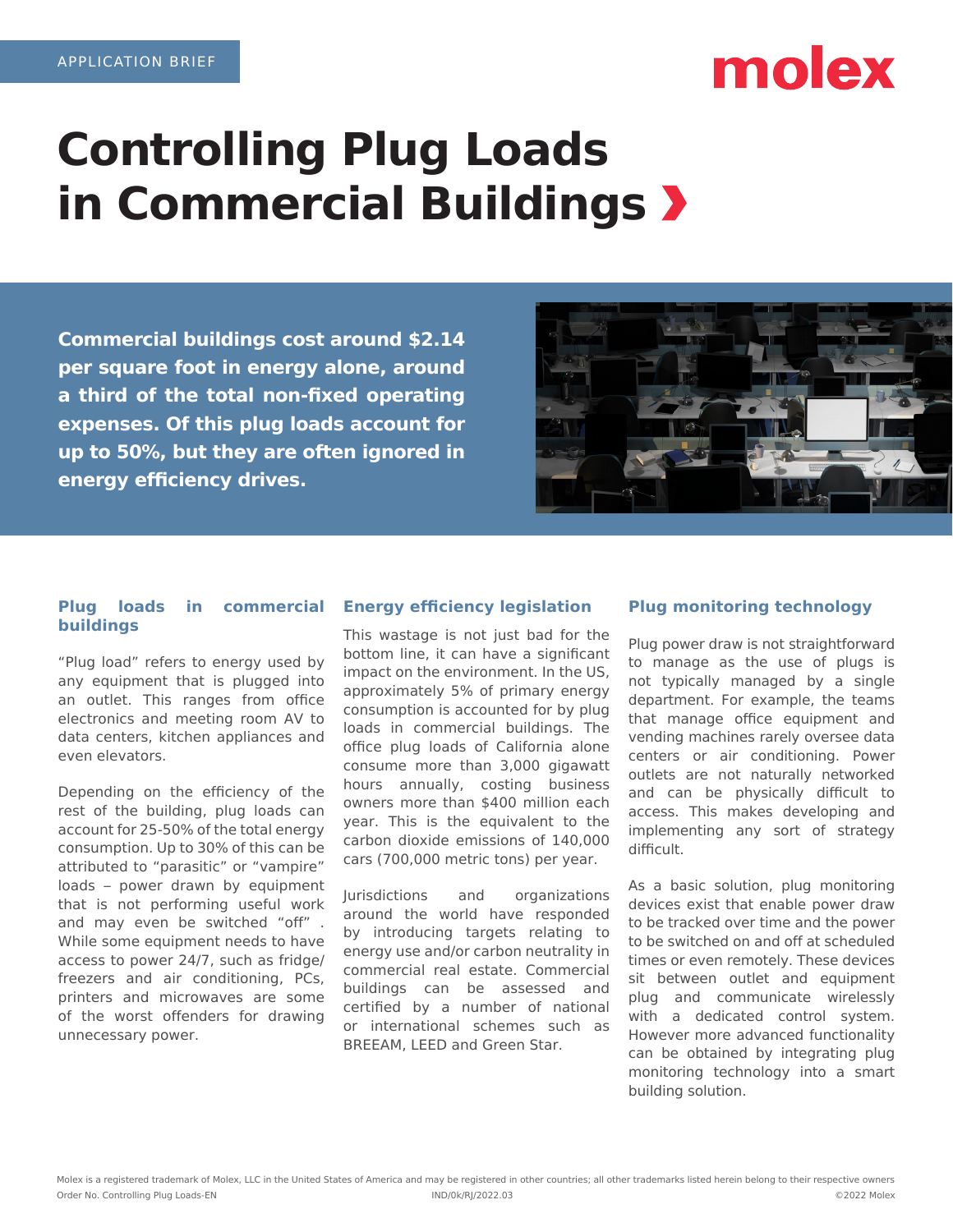# molex

### **Integrating plug load control into a smart building solution**

Connecting plug load management into a central smart building management system eliminates the need for a second system to maintain and monitor. It enables facilities managers to easily take ownership of plug loads as part of equipment management or energy efficiency mandates.

Smart buildings use information from a range of sensors to control a range of systems such as HVAC and lighting. That same data can also be used to inform decisions about plug power, for example based on whether or not a room is occupied at any given time. This can be used for everything from meeting room AV systems to break room microwaves. Room usage patterns generated from smart building data can be used to inform plug scheduling across a building, on a room-to-room or even device-to-device basis, ensuring that energy savings are optimized.

### **Connecting plug load sensors to a PoE system**

PoE smart building systems such as the Molex CoreSync solution offer a range of options for building owners and managers to dynamically manage their assets and energy usage. Running data and power over the same cable, Power over Ethernet (PoE) eliminates the need for additional wiring installs, saving on costs and redundant cabling, and making changes and upgrades easy. Moreover, a low voltage IP based network backbone is ideal to power, control and manage multiple



CoreSync Wireless PoE Gateway. Wireless gateways enable the system to connect to selfpowered devices, including switches (above right) and sensors (below right).

applications, such as connected lighting, automated shading, IP cameras and access control, all over the same infrastructure.

However, unlike other PoE systems, CoreSync is not limited to wired connections. Wireless gateways enable the system to connect to self-powered devices such as plug load relays, meters, sensors and keypads. EnOcean energy harvesting technology enables the plug receptacles to power back up when mains power is switched off.

The ability to port EnOcean wireless devices into IP ethernet based Core-Sync system offers unique advantages when it come to plug loads and line voltage loads.

Multiple CoreSync EnOcean-based wireless relays can be paired to CoreSync PoE gateways during the commissioning phase. Through the CoreSync software they are then zoned or grouped together with other wired and/or wireless devices such as occupancy sensors and wall switches.



This approach offers considerable cost savings because the plug load control shares sensors and controls used, for instance, in smart lighting and shading control. Additionally, design, installation, commissioning and maintenance will be drastically simplified and ultimately all these systems can be seamlessly managed from a Single-Pane-of-Glass CoreSync smart building dashboard. Facility managers can implement effective plug load energy saving strategies based on time schedules, granular occupancy-based data and finally take ownership of the "plug loads orphans" with drastic savings in time and effort.